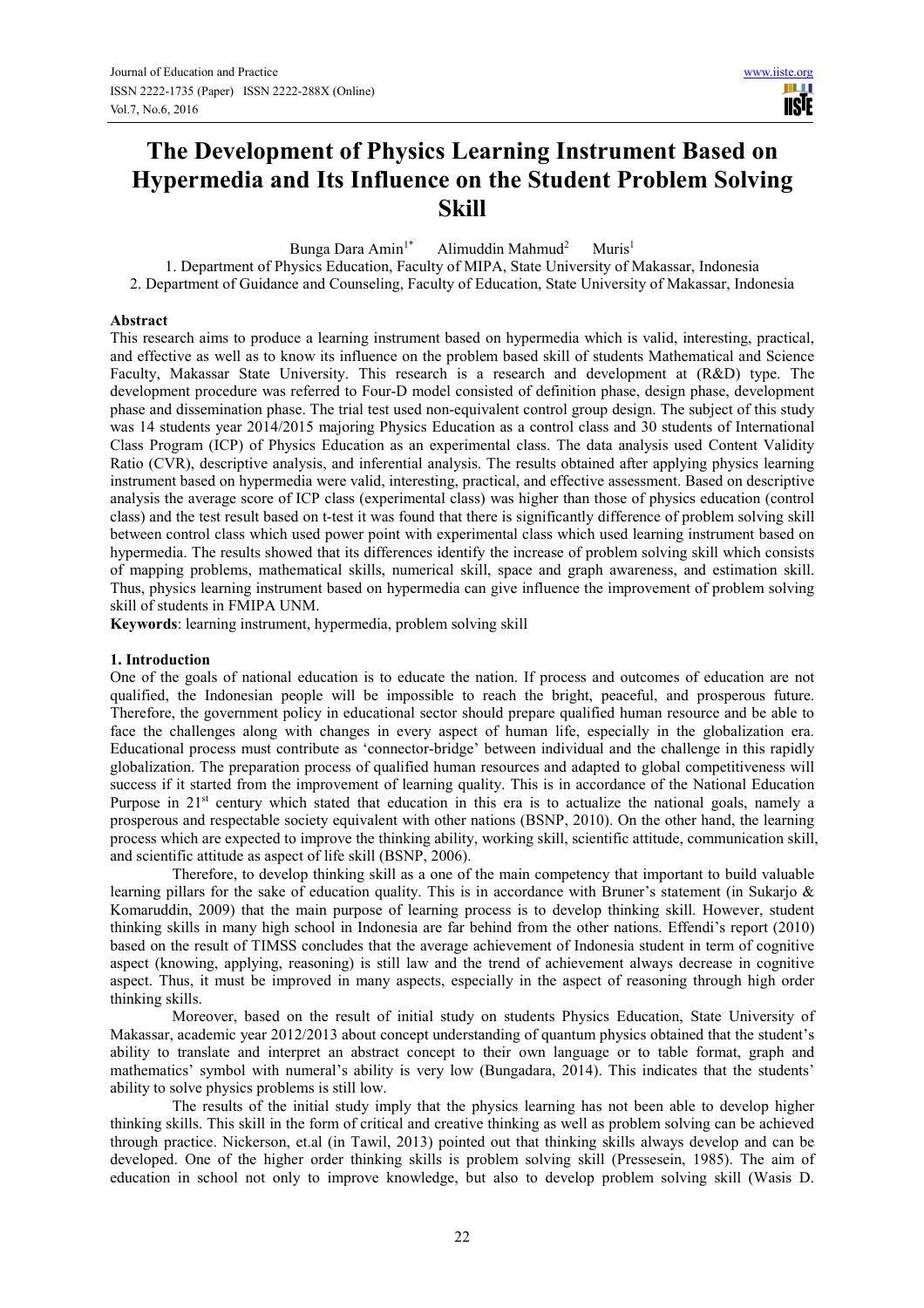## Dwiyono, 1999).

According to Mayer & Wittrock (in Adams, 2007) problem solving consists of four characteristics: (i) problem solving as cognitive, (ii) problem solving as process, (iii) problem solving directed to, (iv) problem solving is private or individual. Garofalo & Lester (Kirkley, 2003) stated that problem solving is a process of higher order thinking such as visualization, association, abstraction, manipulation, reasoning, analysis, synthesis, and generalization, each one need to be coordinated. Thinking skill is a complex activities that need knowledge and performance. Knowledge and skill can be trained in short time but competence need longer time and difficult. It can be simplified that problem solving indicator comprise of mapping problem, mathematical skill, numerical skill, spatial-mapping skill, and estimation skill.

The development of science and technology ease communication activity. This can be contributed to the rapid development of Information and communication technology (ICT) which also influence education sector. Information technology can be used to improve learning quality. This is in line with 21<sup>st</sup> century learning paradigm, which according to R.E Indrajit (2011) and BSNP (2010) stated that: (1) from teacher centered to student centered, (2) one direction to multi directions pattern (interactive), (3) single tool to multi-media based learning, (4) from abstract to real, (5) single simulation to the whole direction, (6) from class based on the user need. Supported by Sagala (2003), learning equipped with an appropriate media not only increases the aspect of doing, understanding, comprehension but also improving motivation compare to using words. According to Budiman (2008) abstracts concepts such as wave particle dualism can be understood by using interactive media. McKagan (2007) pointed out that students understand quantum mechanics concept by means of interactive software.

According to Fabos (2011) the current media is hypermedia as a revolution in learning because hypermedia not only consists of text, graphics, video, and audio, but also provides network to be access by students. Therefore, students can access and use hypermedia by means of laptop, computer, or Tab/Ipad. The use of hypermedia is useful supported by learning instruments such as student book and worksheet. Independently, student can use hypermedia and it's auxiliary without lecturer involvement.

Teaching and learning process through hypermedia system makes student to adapt, supported by improving ideas and concepts of the subjects as well as feedback of their work. Jeanne E.O (2009) stated that hypermedia is an interactive multimedia based on computer providing network structure so that user can adjust their need and processing information individually. Setawan (2007), pointed out that the use of hypermedia in learning magnetic induction improved the mastering of concept and generic skill student. They appreciate the use of hypermedia rather than power-point (Ikhsan, et al, 2003). Hypermedia based on virtual; improve students activity individually as well as in group for modern physics study (Bunga Dara, et.al, 2015).

Based on the aforementioned argument, it is necessary to conduct a research about hypermedia based learning and its instrument which can help students to study individually and active as well as improve their problem solving ability which consists of: problem solving, mathematical ability, numerical skill, spatialmapping skill, and estimation skill. The hypermedia was developed for quantum physics study ad its influence on the problem solving skill improvement will be observed.

## **2. Research Method**

A. Research Type

This is a research and development (R&D) study on hypermedia and its implementation in classroom. The development was conducted by using 4-D (four D) model developed by Thiagarajam and Semmel (1974). This model consists of 4 stages, namely define, design, develop, and disseminate (Trianto, 2011).

B. Research Design

Two classes were involved in this study, education class by using power point as a control group and International Class Program (ICP) by using hypermedia as an experimental group.

C. Research Subject

Research subject was physics education student taking introduction to quantum physics course, academic year 2014/205 at Science Faculty UNM, which comprise of 14 students at education class and 30 students at ICP class.

D. Research Instrument

Instruments used in this study were questionnaire of media expert, subject expert, student's activity, student's perception and problem solving skill.

E. Data Analysis

Data from experts was analyzed, coded, and described qualitatively and continuing in order to have evaluation category. The validity content was determined by using Content Validity Ratio (CVR) and Content Validity Index (CVI). The instrument was valid if the CVR and CVI are at the scale 0 to 1, as follows: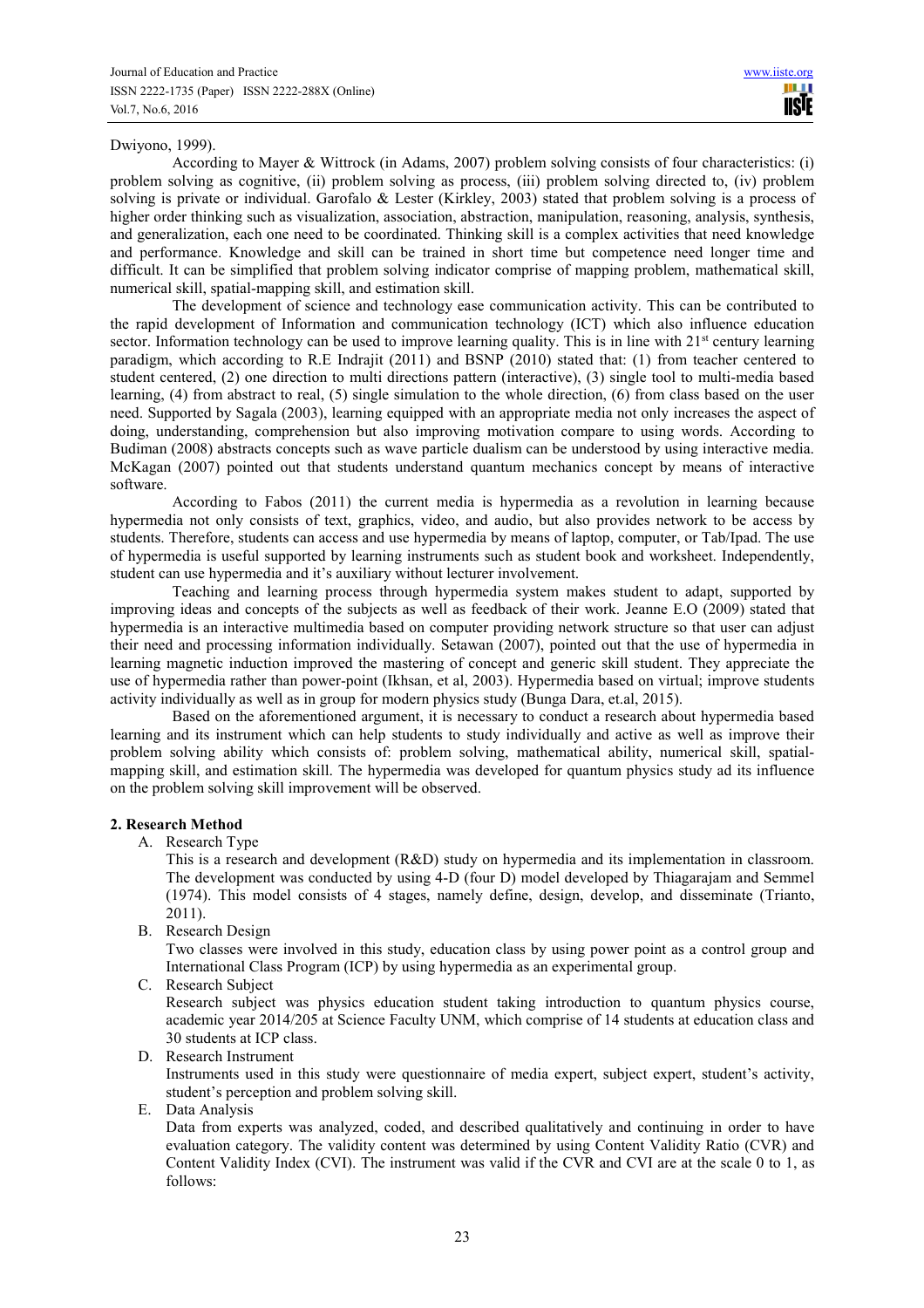#### Where:

# $CVR = (n_e-(N/2))/(N/2)$

 $CVI = CVR/\Sigma n$ 

- $n_e$  : the number of validators that provide essential values (good or excellent)
- N : the number of validators validity every aspect, CVI by using the following equation,

**IISE** 

Where:

n : the number of items from every aspect

If the statement is valid, reliability analysis followed using the following equation,

 $r_{11} = (k/(k-1)) \cdot (1 - (\sum \sigma_b^2 / (\sum \sigma_t^2))$ 

Where:

 $r_{11}$  : reliability of the instrument

 $k$  : the number of questions

 $\sum σ_b^2$ : the amount of the question variance

 $\sum$ σ<sub>t</sub><sup>2</sup> : total variance

> The reliability value was consulted with reliability table. The instrument is reliable if calculated reliability is higher than the reliability table. To analyze the influence of learning by hypermedia to problem solving skill, inferential analysis were used which consists of normality-test (Kolmogorov-Sminov), Homogeneity-test (Levine Test), and hypothesis test (T-test).

# **3. Results and Discussions**

# A. Hypermedia

Software used in developing hypermedia was Flash Decompile to adapt and develop Physics Simulation downloaded from the King's Center for Visualization in Science (KVCS) (http://www.kcvs.ca). The main software used was Lector to adjust the media program appearance. The development of this media can solve student's problem easily. In learning process, there were hosting used was fisikakuantum.host.56.com. The prospect consists of the subject, pictures, animation, and interactive simulation. The initial appearance of this hypermedia is as follows:



**Figure 1. Initial appearance** 

Student can download the book, handbook and worksheet. The media was equipped with audio to directed students on how to use it. It is also contain soft music to make student enjoy the learning process.

Figure 2 shows the page of Blackbody radiation experiment.



**Figure 2. Blackbody radiation**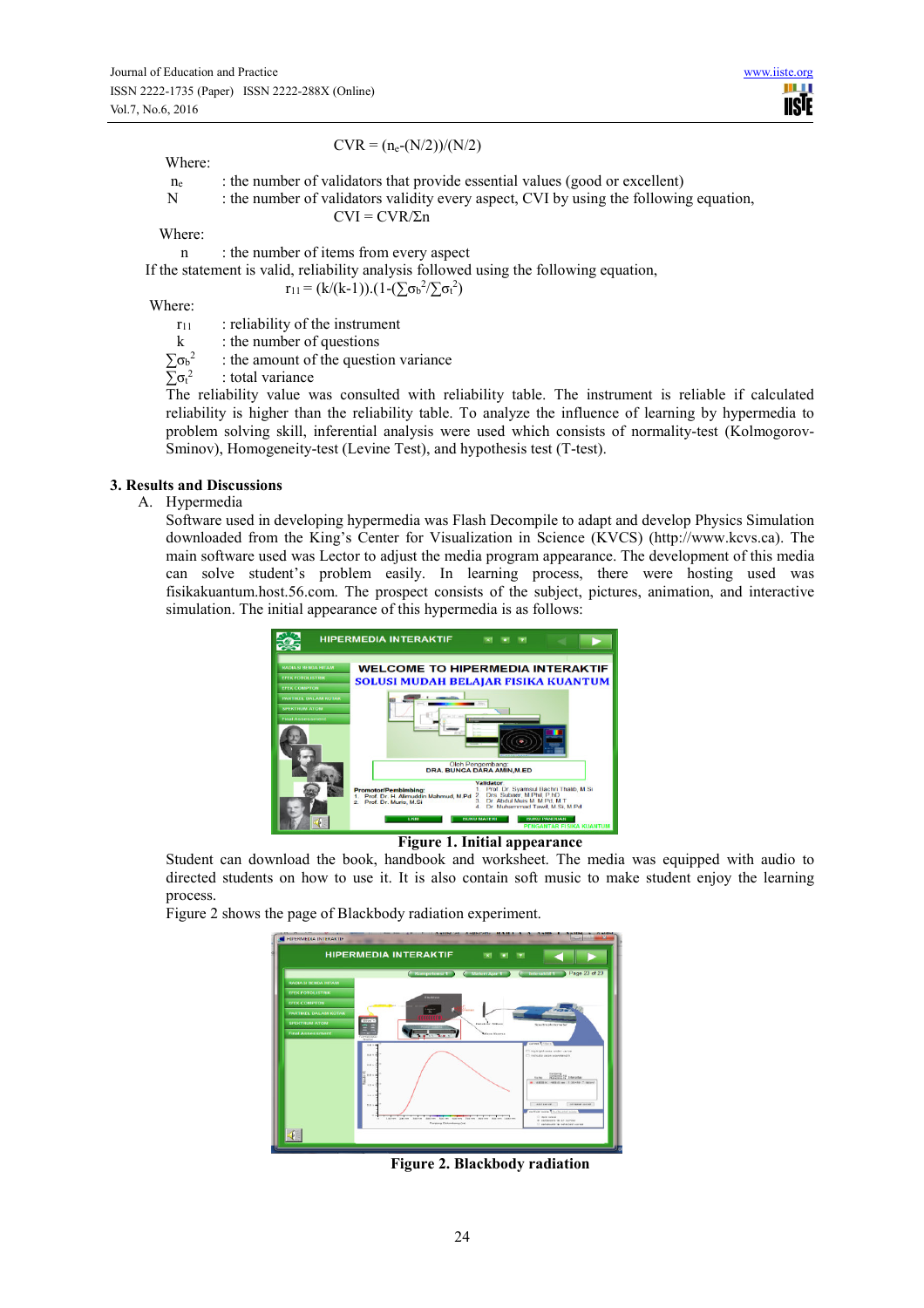Figure 3 shows the Photoelectric Effect.



**Figure 3. Photoelectric Effect.** 

Figure 4 shows Compton Effect.



**Figure 4. Compton Effect** 

Figure 5 shows Particle in a box.

|                                                       | <b>HIPERMEDIA INTERAKTIF</b>         | <b>INCL</b><br>- 1981<br>- 1991                                       |
|-------------------------------------------------------|--------------------------------------|-----------------------------------------------------------------------|
|                                                       | C Rompotensi 4                       | C Materialard 3 C Interakture 3 Page 39 of 39                         |
| <b>RADIASI RENDA HITAM</b><br><b>EFEK FOTOLISTIOK</b> | Resources<br>Octans<br>Hotel         |                                                                       |
| <b>EFEK COMPTON</b>                                   |                                      |                                                                       |
| PARTIKEL DALAM KOTAK                                  | Wavelength: 10414 nm                 |                                                                       |
| <b>БРЕКТЮЛИ АТОМ</b><br><b>Final Associations</b>     | Exp. LiteV                           | Parameters -<br>Particle                                              |
|                                                       | $E_A = 0.96$ ev                      | -Proton - - User Defined<br>- Electron<br>Mass (Kg) [9.1e-31<br>Scale |
|                                                       | Business ev-                         | $\overline{1}$<br><b>Asserte</b>                                      |
|                                                       | Ey# o.agev<br>$E_1 = 0.06$ eV        | <b>Wavefunction &gt;</b>                                              |
|                                                       | $1 - 2.024$ rm.<br><b>CONTRACTOR</b> |                                                                       |
| $\sqrt{2}$                                            | Accumulate                           | Energy Lourd ( u. n = 1 ( ; n = 2)<br>0.85<br>$A = 1$<br>0.85         |

**Figure 5. Particle in a box** 

Figure 6 shows the Atomic Spectrum Experiment



**Figure 6. Atomic spectrum experiment** 

B. Hypermedia Evaluation Media Hypermedia evaluation was conducted by content and media experts. The result of validation analysis shows that hypermedia was valid and reliable for all aspects are shown on the following table.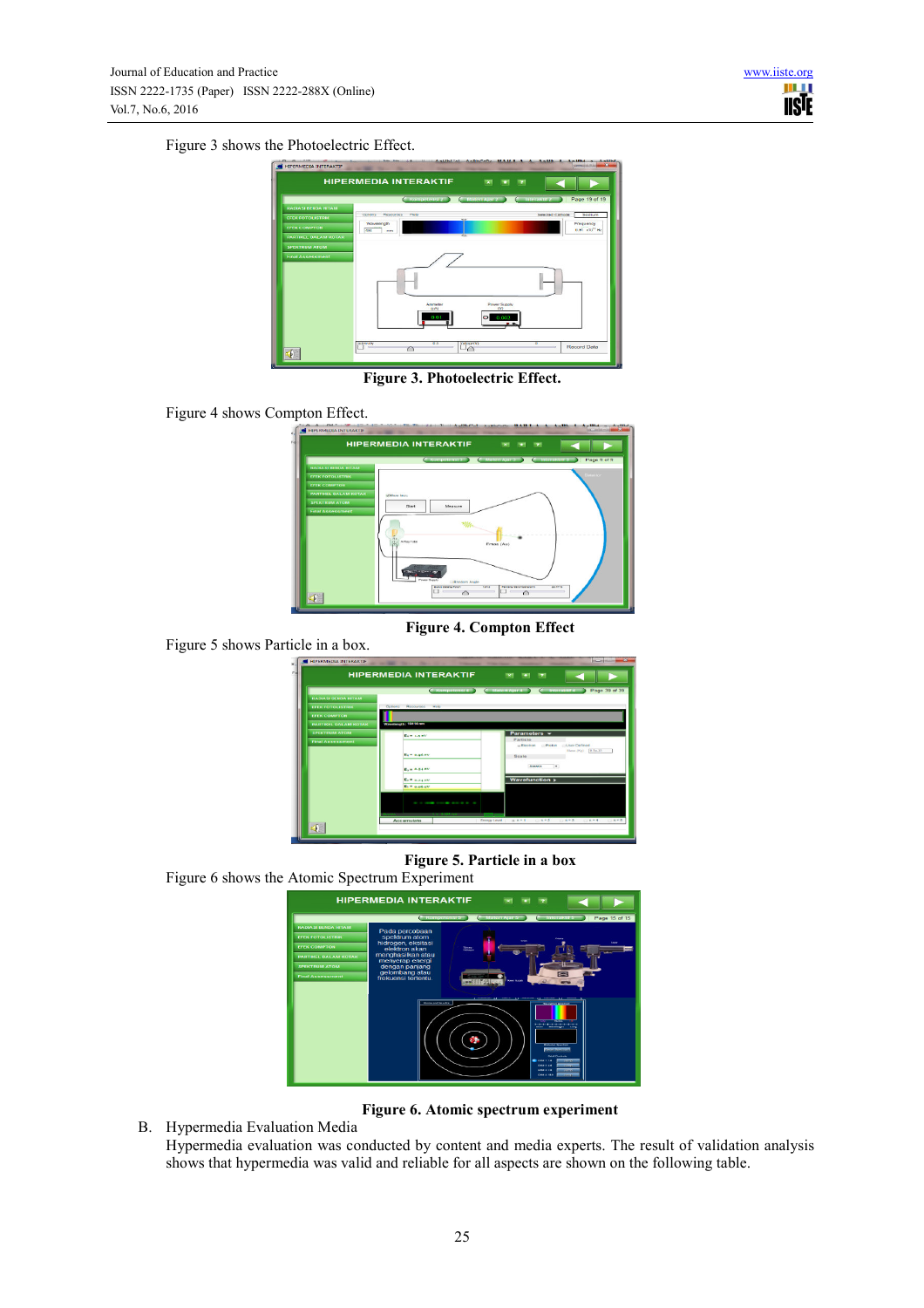#### **Table 1. Analysis result of validation**

| No. | <b>Aspects</b>  | Percentage $(\% )$ |
|-----|-----------------|--------------------|
|     | Display Quality | 91.25              |
|     | Attraction      | 94.44              |
|     | Technical       | 90.00              |
|     | Average         | 92.19              |

The validation result shows that the subject (content) in hypermedia was valid and reliable. **Table 2. Analysis result of content validation** 

| No. | <b>Aspects</b>    | Percentage $(\% )$ |
|-----|-------------------|--------------------|
|     | Material/concepts | 95.85              |
| ∸   | Linguistics       | 93.80              |
|     | Presentation      | $-95.5$            |

# The student worksheet result is shown in Table 3.

#### **Table 3. Analysis result of worksheet**

| No. | <b>Aspects</b>    | Percentage $(\% )$ |
|-----|-------------------|--------------------|
|     | Material/concepts | 95.83              |
| ∼   | Linguistics       | 93.80              |
|     | Presentation      | 91<br>70           |

## The handbook results in shown in Table 4.

### **Table 4. Analysis result of handbook**

| No. | <b>Aspects</b>    | Percentage $(\% )$ |
|-----|-------------------|--------------------|
|     | Material/concepts | 97.00              |
| ∼   | Linguistics       | 93.80              |
|     | Presentation      | 70<br>91           |

## C. Student's Activity

The diagram about student's activity is shown as follows:



#### **Figure 7 Student's activity**

Based on the observes evaluation on each meting it was found that students activity was above 80%. This indicates that learning by using hypermedia give student's opportunity to work. It gives students to explore instead of listen and take note as pointed out by Cengiz (2010) that media equipped with learning instruments engaging students to be active.

Research conducted by Irfan (2012) also measured the activity and perception of students. The advantage of hypermedia is web based so that students can access it independently, whenever and wherever they want to.

The research results do not imply that virtual laboratory is more effective than real laboratories. The simulation is conducted to overcome the equipment shortage, time consideration and abstraction of the subject.

D. Students Perception

Data about student's perception in the learning by using hypermedia is as follows: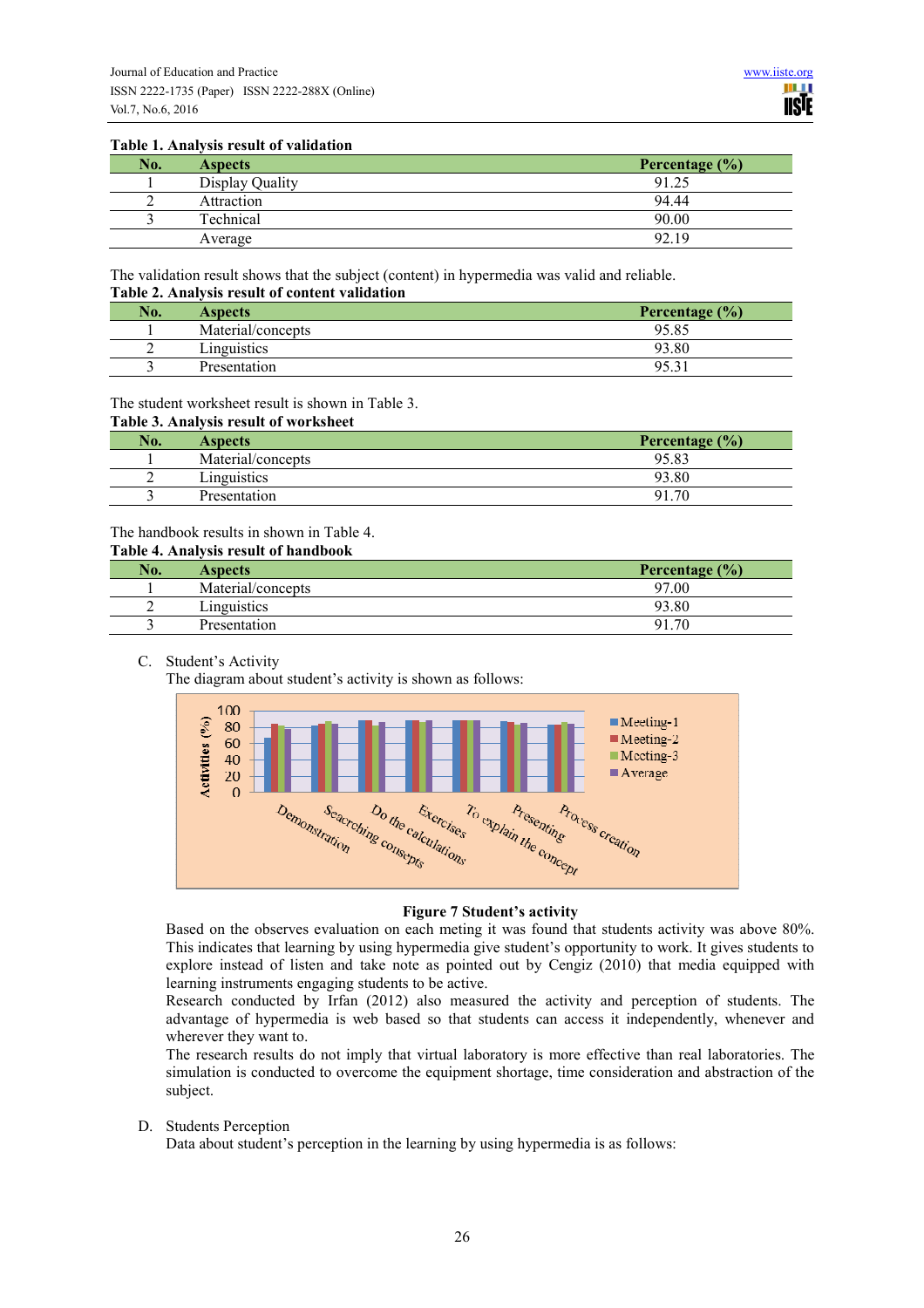## **Table 5. Student Perception**

| N <sub>0</sub> | <b>Indicator</b>                                                   | Percentage $(\% )$ |
|----------------|--------------------------------------------------------------------|--------------------|
|                | Facilities of learning instrument based on hypermedia              | 90,33              |
|                | The attraction of learning by using instrument based on hypermedia | 92,35              |
|                | Learning activities by using instrument based on hypermedia        | 91,84              |
|                | Average                                                            | 91.03              |

Based on students evaluation on the learning using hypermedia it was found that student perception was above 90% agreed on the use of hypermedia. None of them disagree with the implementation of hypermedia in learning. Students were interested on the hypermedia appearance, easy to run, the content easy to understand and enjoy learning with hypermedia. This is in accordance with Yulianti et.all (2012) who found that hypermedia based learning are able to improve the affective competence which includes feeling, interest, and attitude towards learning process.

E. Students Competence in Problem Solving The average score of class used hypermedia and power point in Physics learning is pictured in Figure 8.



Figure 8 shows that the use of hypermedia was able to improve student's competence in solving problems.

# **4. Conclusion**

- 1. The learning tools based on hypermedia are in category: a.Valid and reliable which motivate students to participate in learning process. b.Interesting which invite students to do virtual simulation. c.Practical which provides student's need for understand the problems and themes.
- 2. The hypermedia was in category effective resulted in mastery learning of 83, 86% and positive response
- of 91, 30%. 3. There is a significant differences of the ability of solving problems between students taught using power point and those taught using hypermedia in terms of mapping problems, mathematical skill, numerical skill, space-mapping skills, and estimation skill.

# **References**

- Fabos, D (2001). *Media in the Classroom An Alternative History*. Paper Presented at the annual Conference of the American Educators Research Association, scattle, WA. ( ERIC Document Reproduction Service No ED 454 850).
- Fahy, Patrick J. (2003). *Planning for Multimedia Learning* Dalam Sanjaya Mishra dan Ramesh C. Sharma, *Interactive Mutimedia in Education and Training,* London: Ideaa Group Publishing.
- Finkelstein,N. Wendy Adams (2006). *Interactive Simulation for Teaching and Learning Physics.* Jurnal The Physics Teacher. Volume 44 Januari 2006.
- José Chamoso Sánchez, Luis H. Encinas, Marcedes R.S. Ricardo L.F (2002). *Designing Hypermedia tools for Solving Problem in Mathematics*. Journal Computer & Education 38.(2002) 303-317.
- Kaya.D.D Izgiol dan C.Kesan (2014). *Investigation ofm Elementry Mathematies Teacher Candidates, Problem Solving Skill. According to Various Variable*. Internasional Journal of Elementry Educational 6(2) 295- 314.
- McKagan, S.B., K.K. Perkins,M. Dubson,C. Malley, S. Reid,R. LeMaster., C.E. Wieman. (2008). *Developing and Researching PhET Simulation for Teaching Quantum Mechanics.* Physics Education Technologi